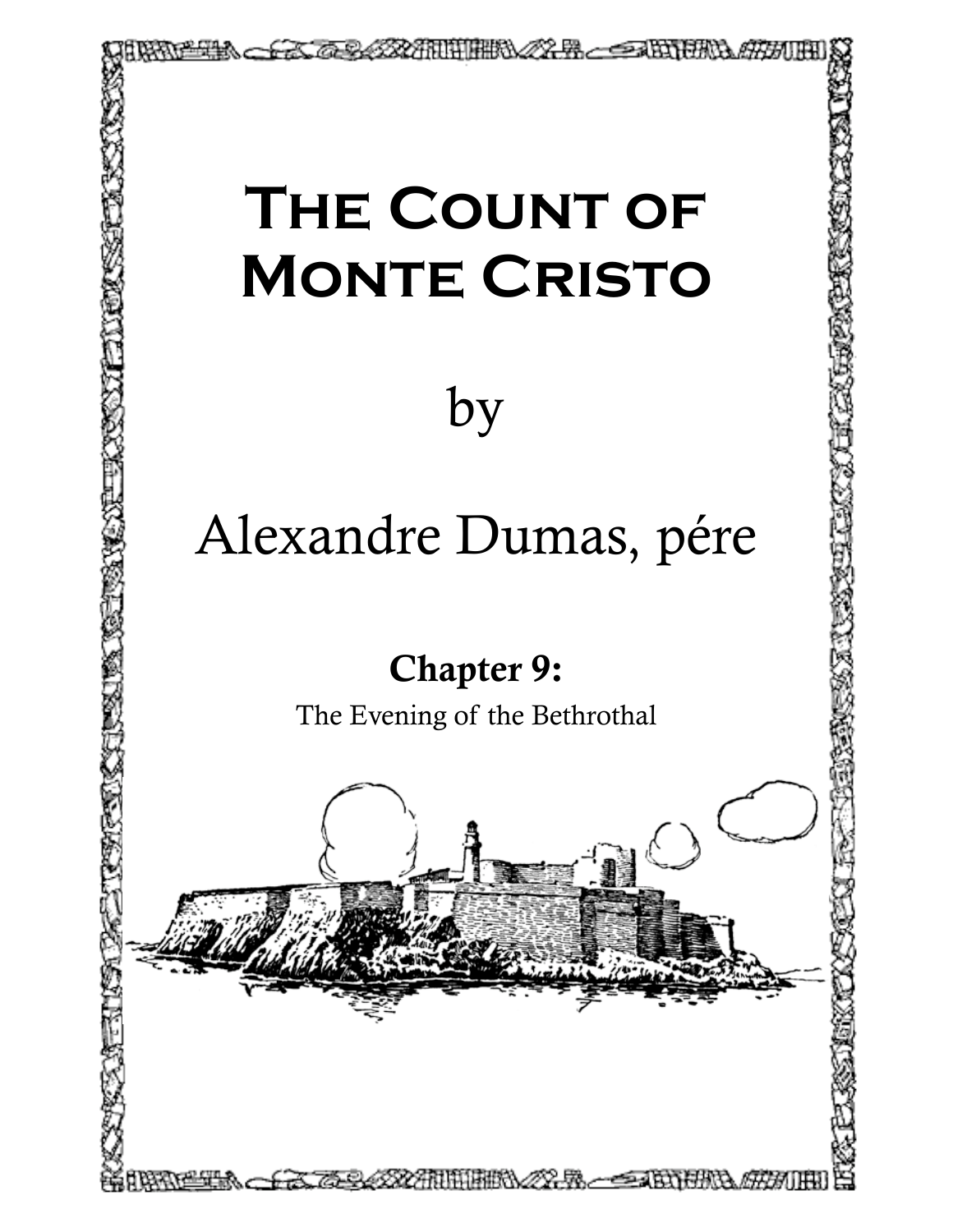Villefort had, as we have said, hastened back to Madame de Saint– Meran's in the Place du Grand Cours, and on entering the house found that the guests whom he had left at table were taking coffee in the salon. Renee was, with all the rest of the company, anxiously awaiting him, and his entrance was followed by a general exclamation.

"Well, Decapitator, Guardian of the State, Royalist, Brutus, what is the matter?" said one. "Speak out."

"Are we threatened with a fresh Reign of Terror?" asked another.

"Has the Corsican ogre broken loose?" cried a third.

"Marquise," said Villefort, approaching his future mother–in–law, "I request your pardon for thus leaving you. Will the marquis honor me by a few moments' private conversation?"

"Ah, it is really a serious matter, then?" asked the marquis, remarking the cloud on Villefort's brow.

"So serious that I must take leave of you for a few days; so," added he, turning to Renee, "judge for yourself if it be not important."

"You are going to leave us?" cried Renee, unable to hide her emotion at this unexpected announcement.

"Alas," returned Villefort, "I must!"

"Where, then, are you going?" asked the marquise.

"That, madame, is an official secret; but if you have any commissions for Paris, a friend of mine is going there to–night, and will with pleasure undertake them." The guests looked at each other.

"You wish to speak to me alone?" said the marquis.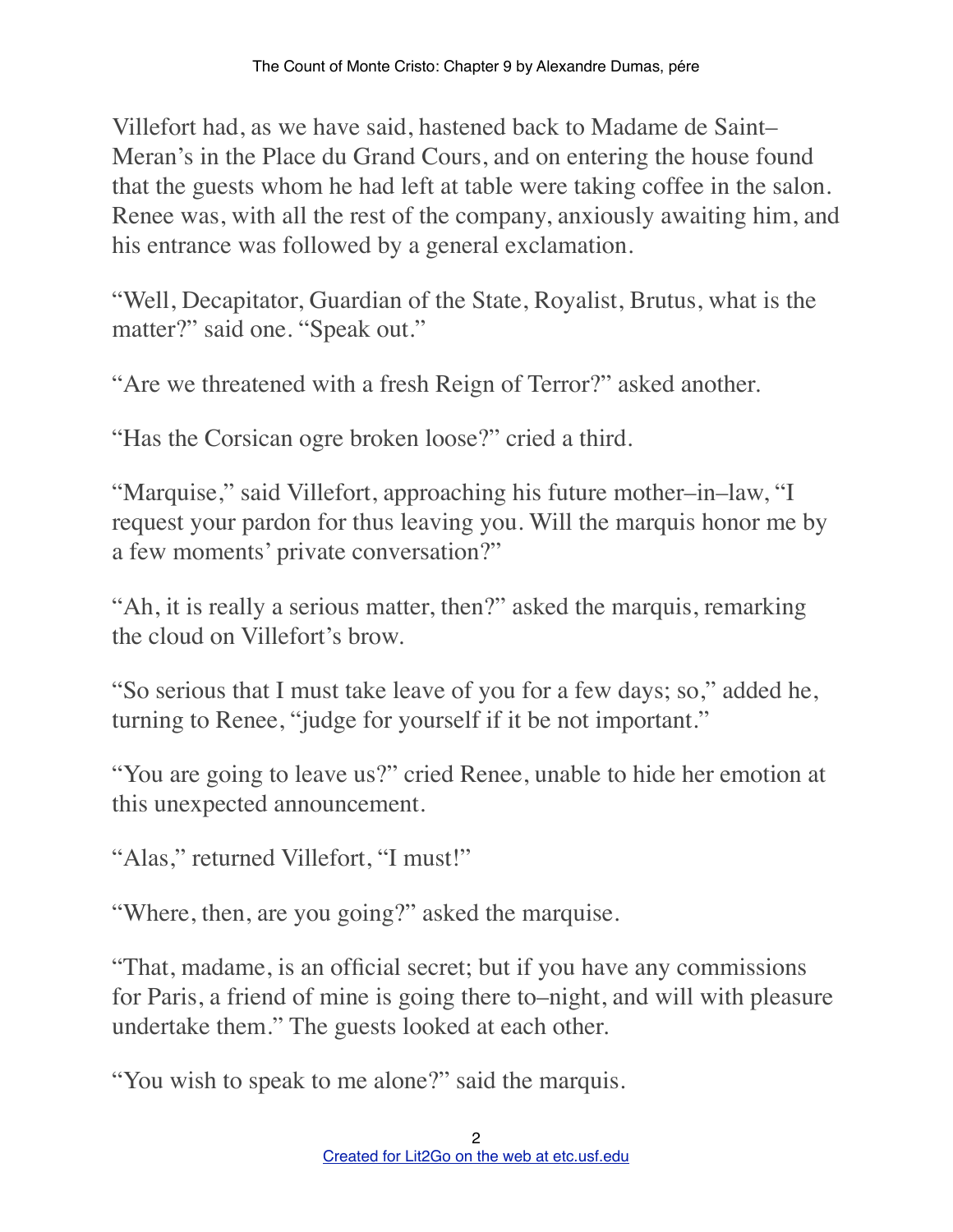"Yes, let us go to the library, please." The marquis took his arm, and they left the salon.

"Well," asked he, as soon as they were by themselves, "tell me what it is?"

"An affair of the greatest importance, that demands my immediate presence in Paris. Now, excuse the indiscretion, marquis, but have you any landed property?"

"All my fortune is in the funds; seven or eight hundred thousand francs."

"Then sell out—sell out, marquis, or you will lose it all."

"But how can I sell out here?"

"You have a broker, have you not?"

"Yes."

"Then give me a letter to him, and tell him to sell out without an instant's delay, perhaps even now I shall arrive too late."

"The deuce you say!" replied the marquis, "let us lose no time, then!"

And, sitting down, he wrote a letter to his broker, ordering him to sell out at the market price.

"Now, then," said Villefort, placing the letter in his pocketbook, "I must have another!"

"To whom?"

"To the king."

"To the king?"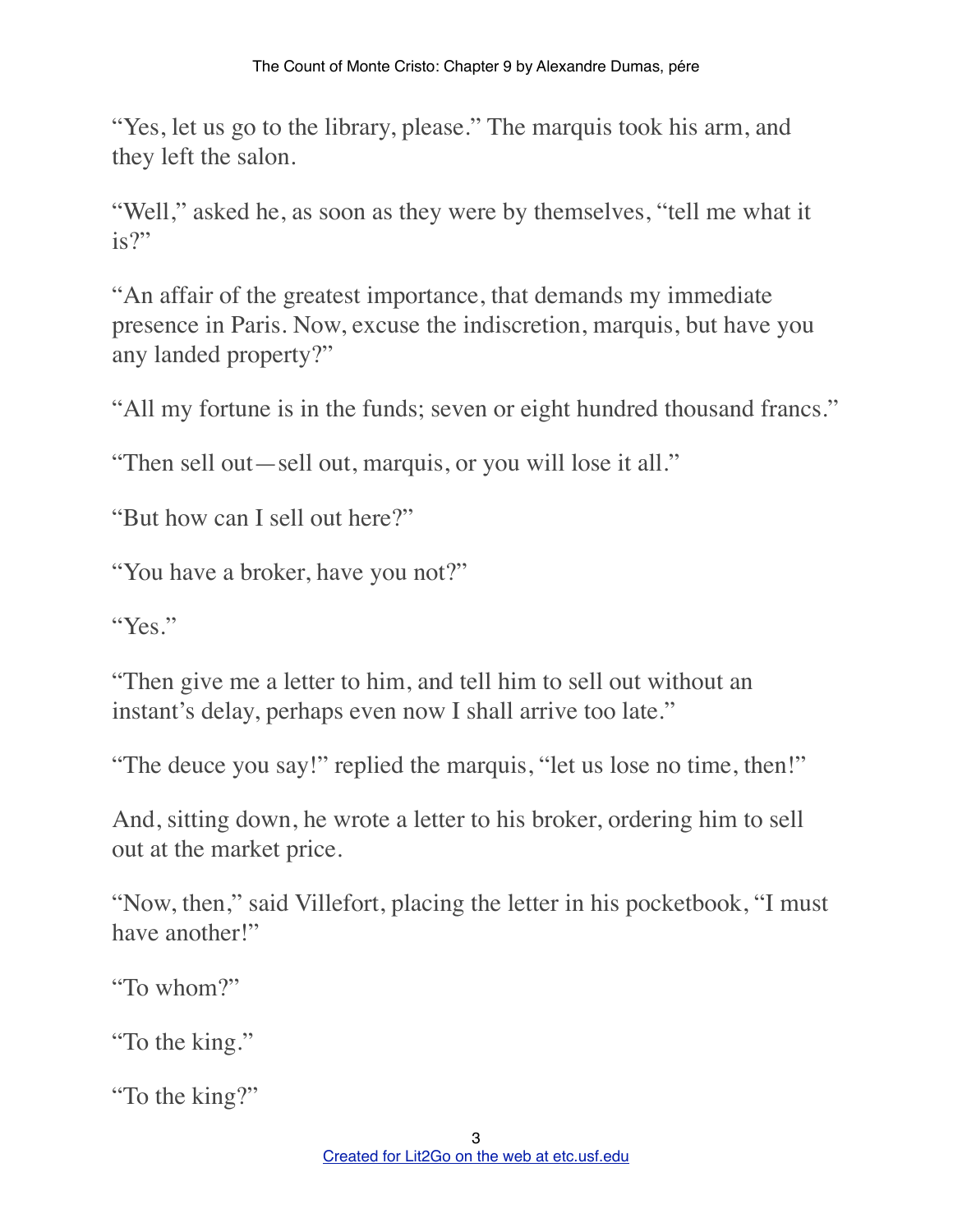"Yes."

"I dare not write to his majesty."

"I do not ask you to write to his majesty, but ask M. de Salvieux to do so. I want a letter that will enable me to reach the king's presence without all the formalities of demanding an audience; that would occasion a loss of precious time."

"But address yourself to the keeper of the seals; he has the right of entry at the Tuileries, and can procure you audience at any hour of the day or night."

"Doubtless; but there is no occasion to divide the honors of my discovery with him. The keeper would leave me in the background, and take all the glory to himself. I tell you, marquis, my fortune is made if I only reach the Tuileries the first, for the king will not forget the service I do him."

"In that case go and get ready. I will call Salvieux and make him write the letter."

"Be as quick as possible, I must be on the road in a quarter of an hour."

"Tell your coachman to stop at the door."

"You will present my excuses to the marquise and Mademoiselle Renee, whom I leave on such a day with great regret."

"You will find them both here, and can make your farewells in person."

"A thousand thanks—and now for the letter."

The marquis rang, a servant entered.

"Say to the Comte de Salvieux that I would like to see him."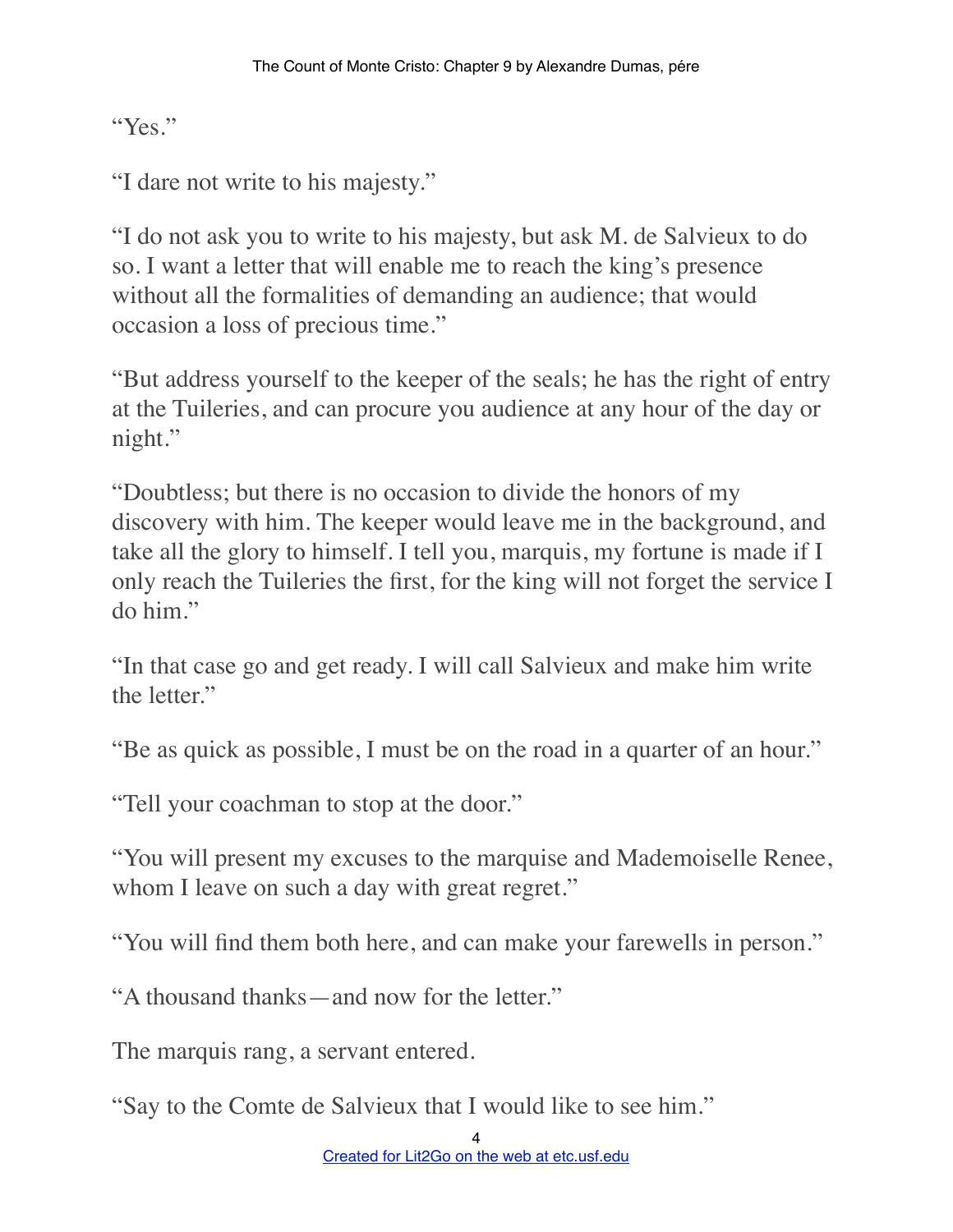"Now, then, go," said the marquis.

"I shall be gone only a few moments."

Villefort hastily quitted the apartment, but reflecting that the sight of the deputy procureur running through the streets would be enough to throw the whole city into confusion, he resumed his ordinary pace. At his door he perceived a figure in the shadow that seemed to wait for him. It was Mercedes, who, hearing no news of her lover, had come unobserved to inquire after him.

As Villefort drew near, she advanced and stood before him. Dantes had spoken of Mercedes, and Villefort instantly recognized her. Her beauty and high bearing surprised him, and when she inquired what had become of her lover, it seemed to him that she was the judge, and he the accused.

"The young man you speak of," said Villefort abruptly, "is a great criminal, and I can do nothing for him, mademoiselle." Mercedes burst into tears, and, as Villefort strove to pass her, again addressed him.

"But, at least, tell me where he is, that I may know whether he is alive or dead," said she.

"I do not know; he is no longer in my hands," replied Villefort.

And desirous of putting an end to the interview, he pushed by her, and closed the door, as if to exclude the pain he felt. But remorse is not thus banished; like Virgil's wounded hero, he carried the arrow in his wound, and, arrived at the salon, Villefort uttered a sigh that was almost a sob, and sank into a chair.

Then the first pangs of an unending torture seized upon his heart. The man he sacrificed to his ambition, that innocent victim immolated on the altar of his father's faults, appeared to him pale and threatening, leading his affianced bride by the hand, and bringing with him remorse, not such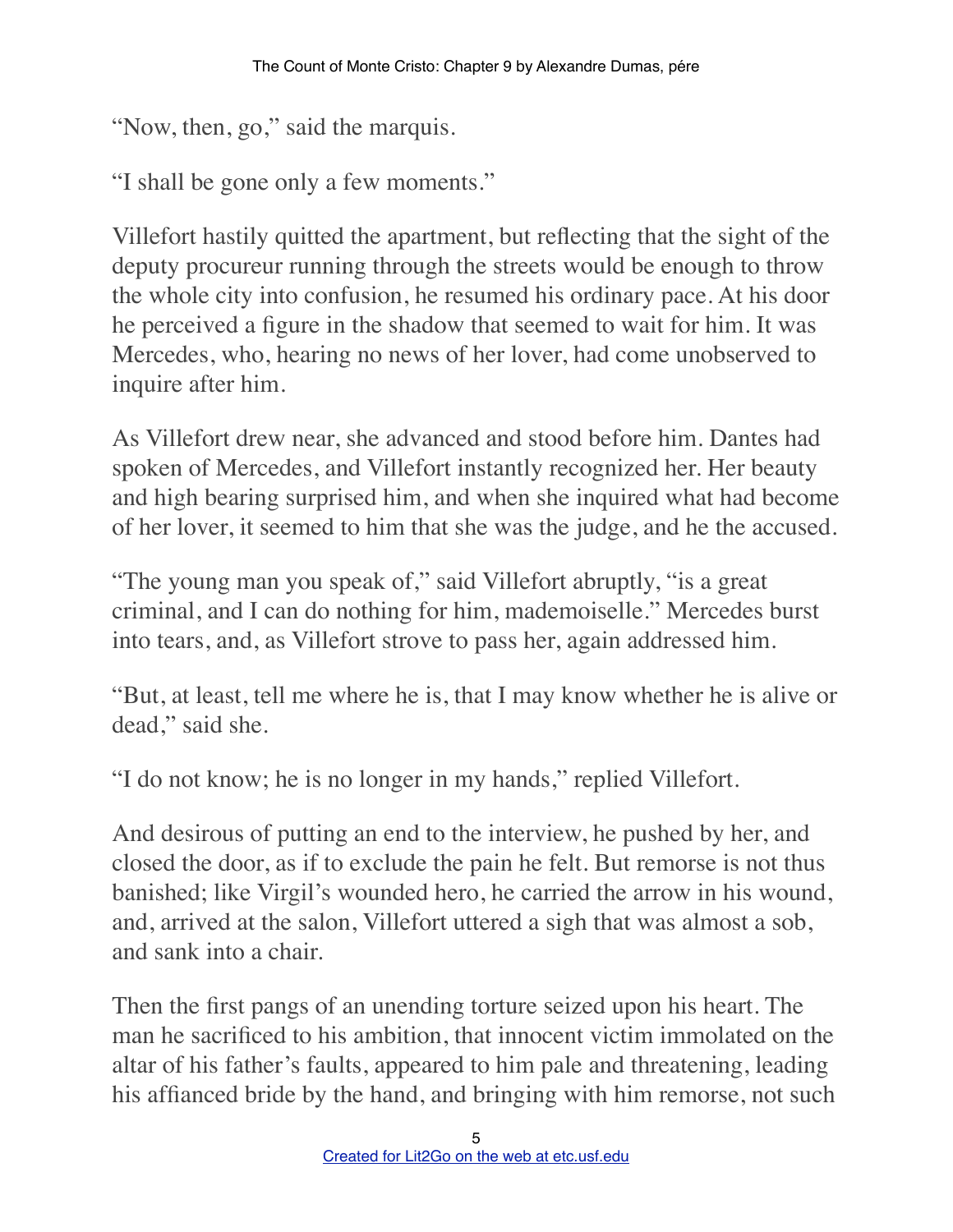as the ancients figured, furious and terrible, but that slow and consuming agony whose pangs are intensified from hour to hour up to the very moment of death. Then he had a moment's hesitation. He had frequently called for capital punishment on criminals, and owing to his irresistible eloquence they had been condemned, and yet the slightest shadow of remorse had never clouded Villefort's brow, because they were guilty; at least, he believed so; but here was an innocent man whose happiness he had destroyed: in this case he was not the judge, but the executioner.

As he thus reflected, he felt the sensation we have described, and which had hitherto been unknown to him, arise in his bosom, and fill him with vague apprehensions. It is thus that a wounded man trembles instinctively at the approach of the finger to his wound until it be healed, but Villefort's was one of those that never close, or if they do, only close to reopen more agonizing than ever. If at this moment the sweet voice of Renee had sounded in his ears pleading for mercy, or the fair Mercedes had entered and said, "In the name of God, I conjure you to restore me my affianced husband," his cold and trembling hands would have signed his release; but no voice broke the stillness of the chamber, and the door was opened only by Villefort's valet, who came to tell him that the travelling carriage was in readiness.

Villefort rose, or rather sprang, from his chair, hastily opened one of the drawers of his desk, emptied all the gold it contained into his pocket, stood motionless an instant, his hand pressed to his head, muttered a few inarticulate sounds, and then, perceiving that his servant had placed his cloak on his shoulders, he sprang into the carriage, ordering the postilions to drive to M. de Saint–Meran's. The hapless Dantes was doomed.

As the marquis had promised, Villefort found the marquise and Renee in waiting. He started when he saw Renee, for he fancied she was again about to plead for Dantes. Alas, her emotions were wholly personal: she was thinking only of Villefort's departure.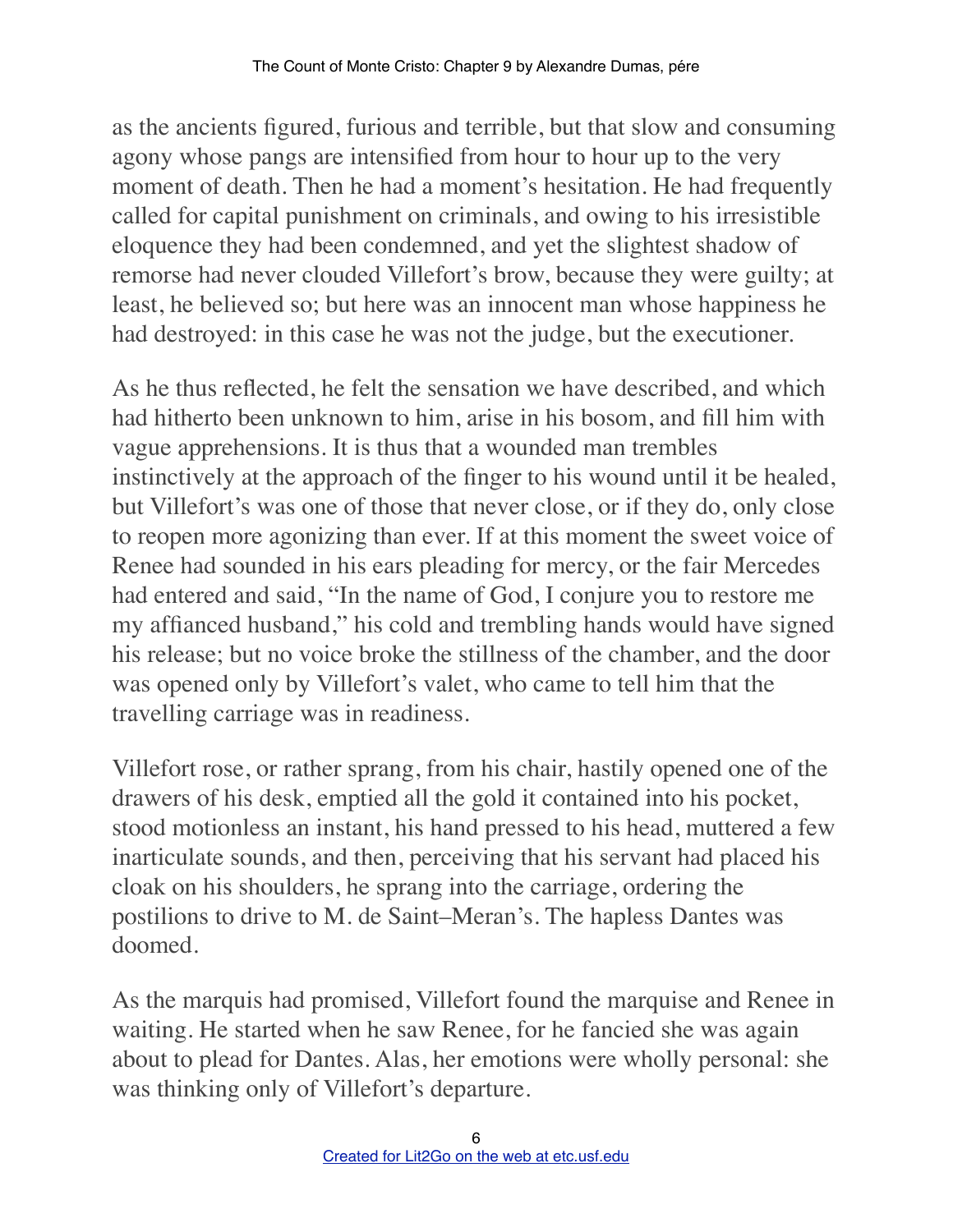She loved Villefort, and he left her at the moment he was about to become her husband. Villefort knew not when he should return, and Renee, far from pleading for Dantes, hated the man whose crime separated her from her lover.

Meanwhile what of Mercedes? She had met Fernand at the corner of the Rue de la Loge; she had returned to the Catalans, and had despairingly cast herself on her couch. Fernand, kneeling by her side, took her hand, and covered it with kisses that Mercedes did not even feel. She passed the night thus. The lamp went out for want of oil, but she paid no heed to the darkness, and dawn came, but she knew not that it was day. Grief had made her blind to all but one object—that was Edmond.

"Ah, you are there," said she, at length, turning towards Fernand.

"I have not quitted you since yesterday," returned Fernand sorrowfully.

M. Morrel had not readily given up the fight. He had learned that Dantes had been taken to prison, and he had gone to all his friends, and the influential persons of the city; but the report was already in circulation that Dantes was arrested as a Bonapartist agent; and as the most sanguine looked upon any attempt of Napoleon to remount the throne as impossible, he met with nothing but refusal, and had returned home in despair, declaring that the matter was serious and that nothing more could be done.

Caderousse was equally restless and uneasy, but instead of seeking, like M. Morrel, to aid Dantes, he had shut himself up with two bottles of black currant brandy, in the hope of drowning reflection. But he did not succeed, and became too intoxicated to fetch any more drink, and yet not so intoxicated as to forget what had happened. With his elbows on the table he sat between the two empty bottles, while spectres danced in the light of the unsnuffed candle—spectres such as Hoffmann strews over his punch–drenched pages, like black, fantastic dust.